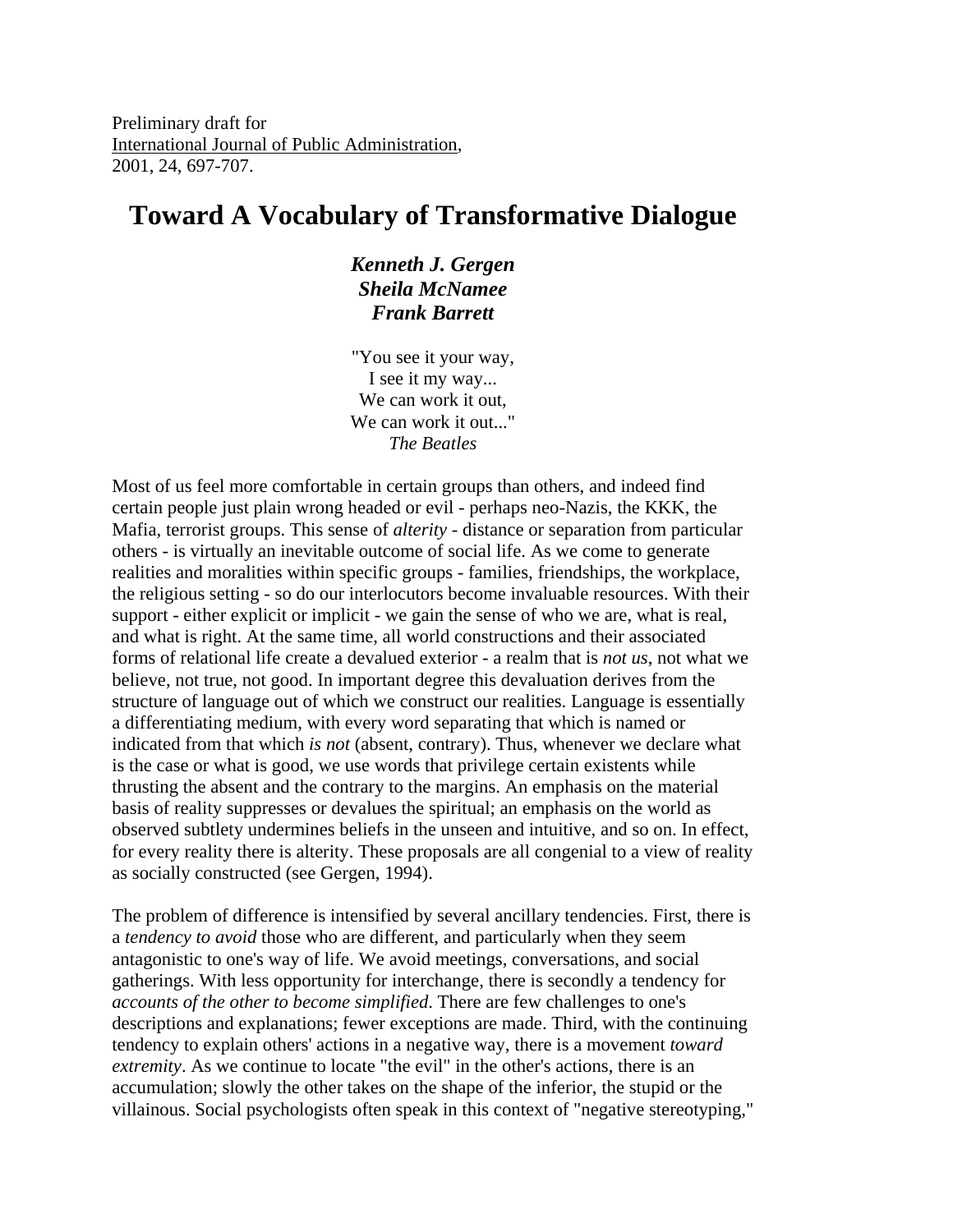that is, rigid and simplified conceptions of the other. All such tendencies lead to social atomization, with the same processes that separate cliques and gangs in adolescence reflected organizationally as tensions between management and workers or line and staff; and at the societal level as conflicts between the political left and right, fundamentalists vs. liberals, gay rights and anti-gays, and pro-choice vs. prolife. And more globally we find similar tendencies separating Jews and Palestinians, Irish Catholics vs. Protestants, Muslims vs. Christians, and so on.

On this account tendencies toward division and conflict are normal outgrowths of social interchange. Prejudice is not, then, a manifestation of flawed character - inner rigidities, decomposed cognition, emotional biases, and the like. Rather, so long as we continue the normal process of creating consensus around what is real and good, classes of the undesirable are under production. Wherever there are tendencies toward unity, cohesion, brotherhood, commitment, solidarity, or community, so are the seeds of alterity and conflict sewn. In the present condition, virtually none of us escape from being undesirable to at least one (and probably many) other groups. The major challenge that confronts us, then, is not that of generating warm and cozy communities, conflict-free societies, or a harmonious world order. Rather, given the endemic character of conflict, how do we proceed in such a way that ever emerging antagonism does not yield aggression, oppression, or genocide - in effect, the end of meaning altogether. This challenge is all the more daunting in a world where communication technology allows increasing numbers of groups to organize, mold common identities, set agendas and take action (1). Perhaps the major challenge for the 21st century is how we shall manage to *live together* on the globe.

What resources are available to us in confronting this challenge? At least one important possibility is suggested by the social constructionist posture that frames the above account: if it is through dialogue that the grounds for conflict emerge, then dialogue may be our best option for treating contentious realities. Yet, in spite of the broad significance attached to the term, "dialogue," little is gained by invoking its power. More formally, dialogue is simply "a conversation between two or more persons." And indeed, it is ultimately impossible to distinguish between dialogue and its other, namely monologue. For even monologue is addressed to someone - either present or implied. And even should the recipient remain silent, responses do occur privately to one's interlocutor or more publicly to concerned others. Thus, to make headway here it is essential to distinguish among specific forms of dialogue. Not all dialogic processes may be useful in reducing the potential for hostility, conflict, and aggression. Indeed conversations dominated by critical exchanges, saber rattling, and contentious demands may only exacerbate the conflict. It is in this context that I wish to put forth the concept and practice of *transformative dialogue*. Transformative dialogue may be viewed as any form of interchange that succeeds in transforming a relationship between those committed to otherwise separate and antagonistic realities (and their related practices) to one in which common and solidifying realities are under construction.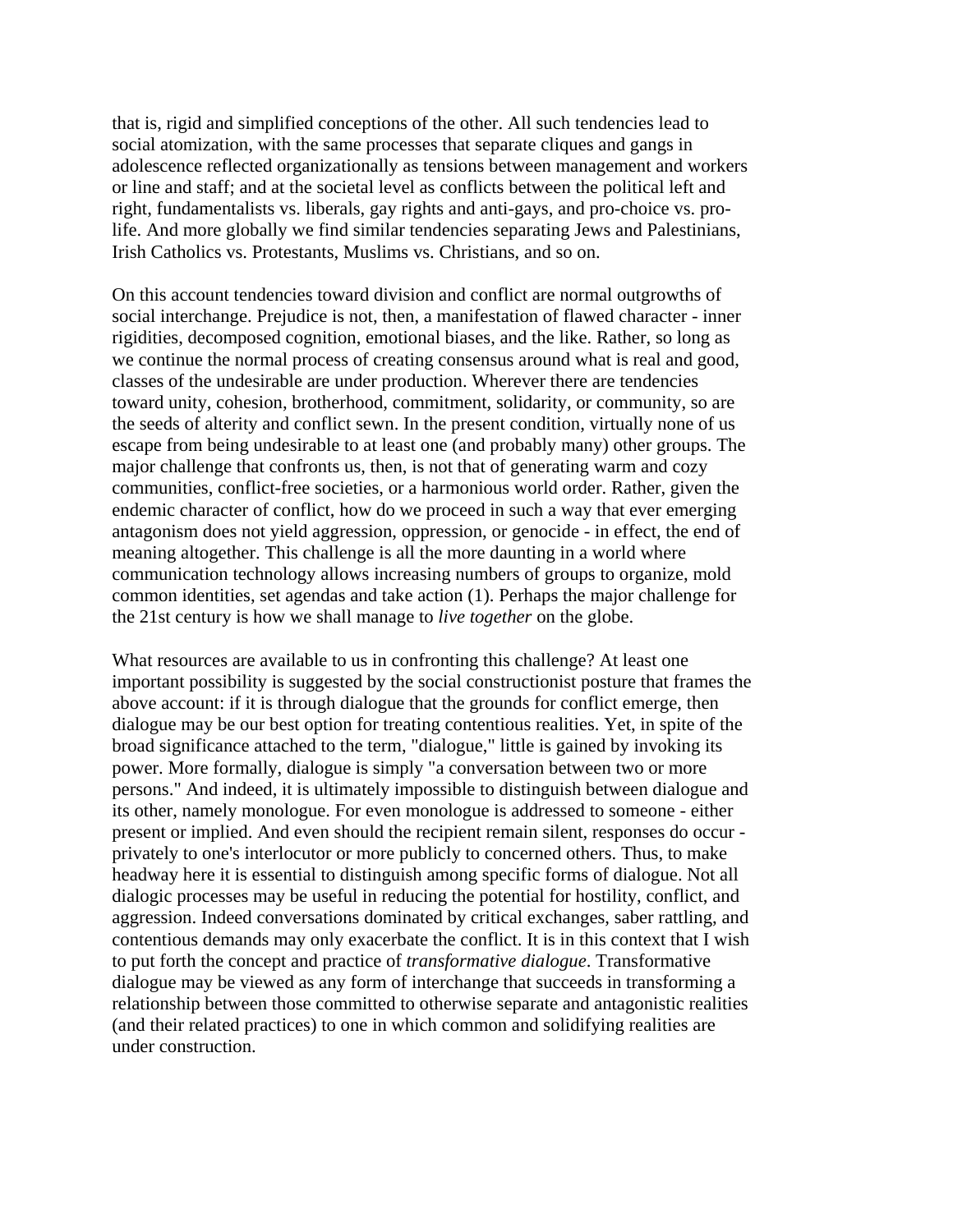### **Steps Toward Transformative Dialogue**

It would be convenient if there were a set of principles or practices for transformative dialogue that derive from social constructionist accounts of knowledge or relationships. Unfortunately, however, abstract accounts of meaning do not in themselves necessitate or dictate any course of action. Nor does constructionism attempt to abandon and replace the existing orientations. Rather, from a constructionist standpoint all forms of discourse and practice may be intelligible and functional within particular socio-historical circumstances. And, if we do recognize world conditions in which multiple realities and rationalities are ever increasingly articulated and disseminated, we also become sensitized to the limits of any particular tradition.

With these considerations at hand, in the present offering I propose the following: Rather than working "top down" - with high level authorities or abstract systems laying out the rules, ethics or practices for all - let us proceed "bottom up." That is, let us move to the world of action, and specifically to cases in which people seem to be wrestling successfully with problems of multiple and conflicting realities, and doing so without strong commitment to either rationalist or realist premises. By examining these cases we may be able locate conversational actions or conditions that have broad transformative potential. Further, we may consider these actions and conditions in constructionist theoretical terms. This will enable us not only to glimpse possible reasons for their efficacy, but to envision other forms of action that could function similarly, or other contexts to which these practices could be adapted. In effect, our search is not for a set of overarching rules for transformative dialogue or a set of necessary procedures. Rather, the hope is to foster a *vocabulary of relevant action* along with *a way of deliberating* on its functions and translation into other practices. On any given occasion one might 1) draw from this vocabulary as useful for the conditions at hand, or 2) employ the theoretical resources for generative purposes. This is scarcely to etch this particular vocabulary in stone, for as meanings are transformed over time, and as further voices are added to the conversation, the vocabulary itself will be altered and augmented. There are no universal rules for transformative dialogue, for dialogue itself will alter the character of transformative utility.

## **A Touchstone Resource: The Public Conversations Project**

To begin, let us first consider a single successful case. We can then step back to examine some of its features and ponder their implications. In 1989 Laura and Richard Chasin, Sallyann Roth and their colleagues at the Public Conversations Project in Watertown, Massachusetts, began to apply skills developed in the context of family therapy to stalemated public controversies (see Chasin and Herzig, 1992). Their practice has evolved over the years and with impressive results. Here we may focus on their attempt to bring together committed activists on opposing sides of the abortion conflict. More generally this is a case in which public debate has lead nowhere, largely because the opponents construct reality and morality in entirely different ways. The stakes are high, there is enormous animosity, and the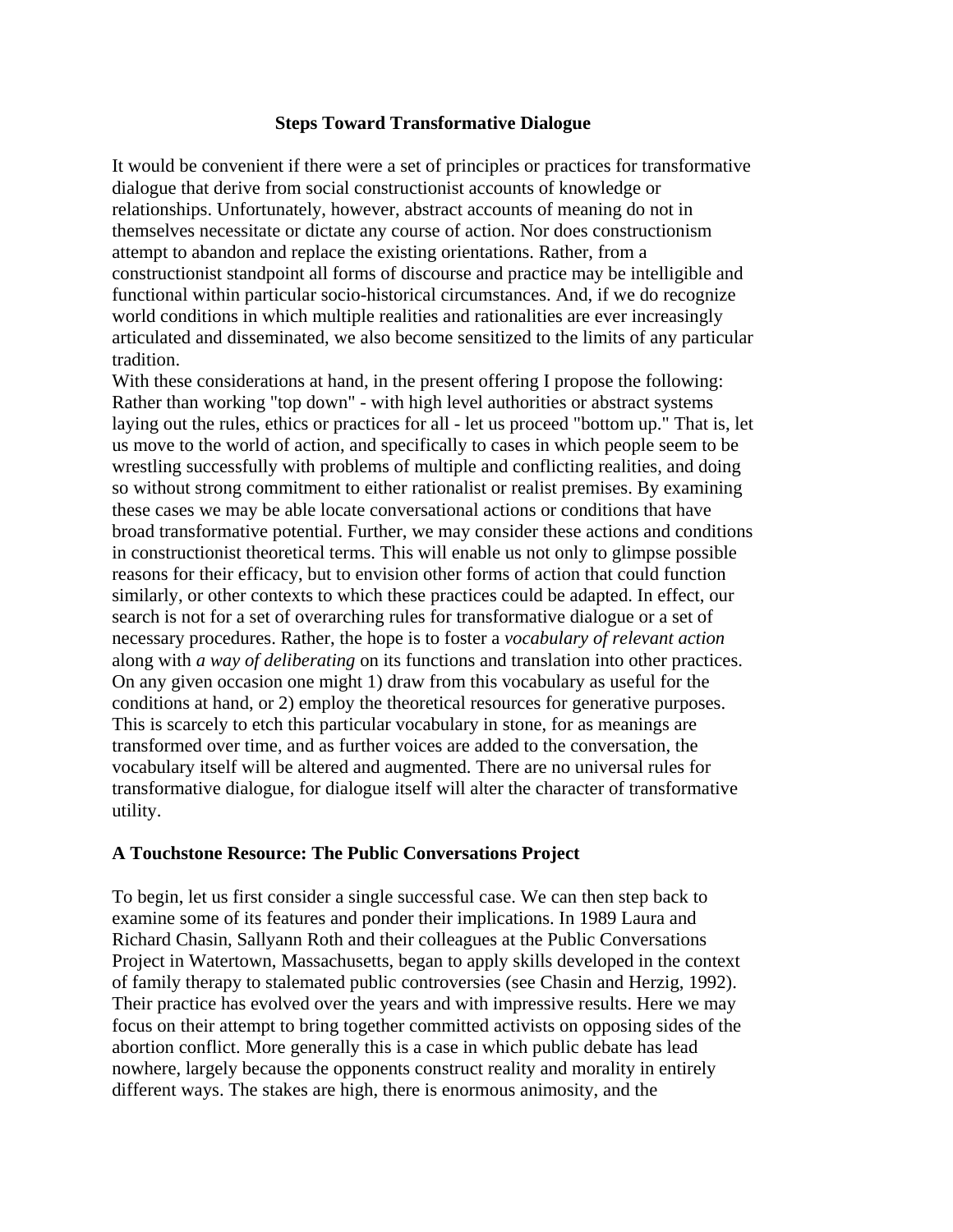consequences are lethal.

In the present case, activists who were willing to discuss the issues with their opponents were brought together in small groups. The Project guaranteed that they would not have to participate in any activity which they found uncomfortable. The meeting began with a buffet dinner, in which the participants were asked to share various aspects of their lives other than their stand on the abortion issue. After dinner the facilitator invited the participants into "a different kind of conversation." They were asked to speak as unique individuals - expressing their own experiences and ideas - rather than as representatives of a position, to share their thoughts and feelings, and to ask questions about which they were curious. As the session began, the participants were asked to respond - each in turn and without interruption - to three major questions:

- 1. How did you get involved with this issue? What's your personal relationship, or personal history with it?
- 2. Now we'd like to hear a little more about your particular beliefs and perspectives about the issues surrounding abortion. What is at the heart of the matter for you?
- 3. Many people we've talked to have told us that within their approach to this issue they find some gray areas, some dilemmas about their own beliefs of even some conflicts....Do you experience any pockets of uncertainty or lesser certainty, any concerns, value conflicts, or mixed feelings that you may have and wish to share?

Answers to the first two questions typically yielded a variety of personal experiences, often stories of the participants' lives or the experiences of loved ones. Participants also revealed many doubts, and found themselves surprised to learn that people on the other side have any uncertainties at all.

After addressing the three questions, participants were given an opportunity to ask questions of each other. They were asked not to ask questions that "are challenges in disguise," but to ask questions "about which you are genuinely curious...we'd like to learn about your own personal experiences and individual beliefs..." After discussing a wide range of issues important to the participants, there was a final discussion of what the participants felt they had done to "make the conversation go as it has." Follow-up phone calls a few weeks after each session revealed significant, positive effects. Participants felt they left with a more complex understanding of the struggle, and a significantly rehumanized view of "the other." No, they did not change their fundamental views, but they no longer saw the issues in such black and white terms nor those who disagreed as demons.

# **Toward a Vocabulary of Transformative Dialogue**

The work of the Public Conversations Project is indeed impressive and has lead to many additional ventures and variants. However, the question we must now confront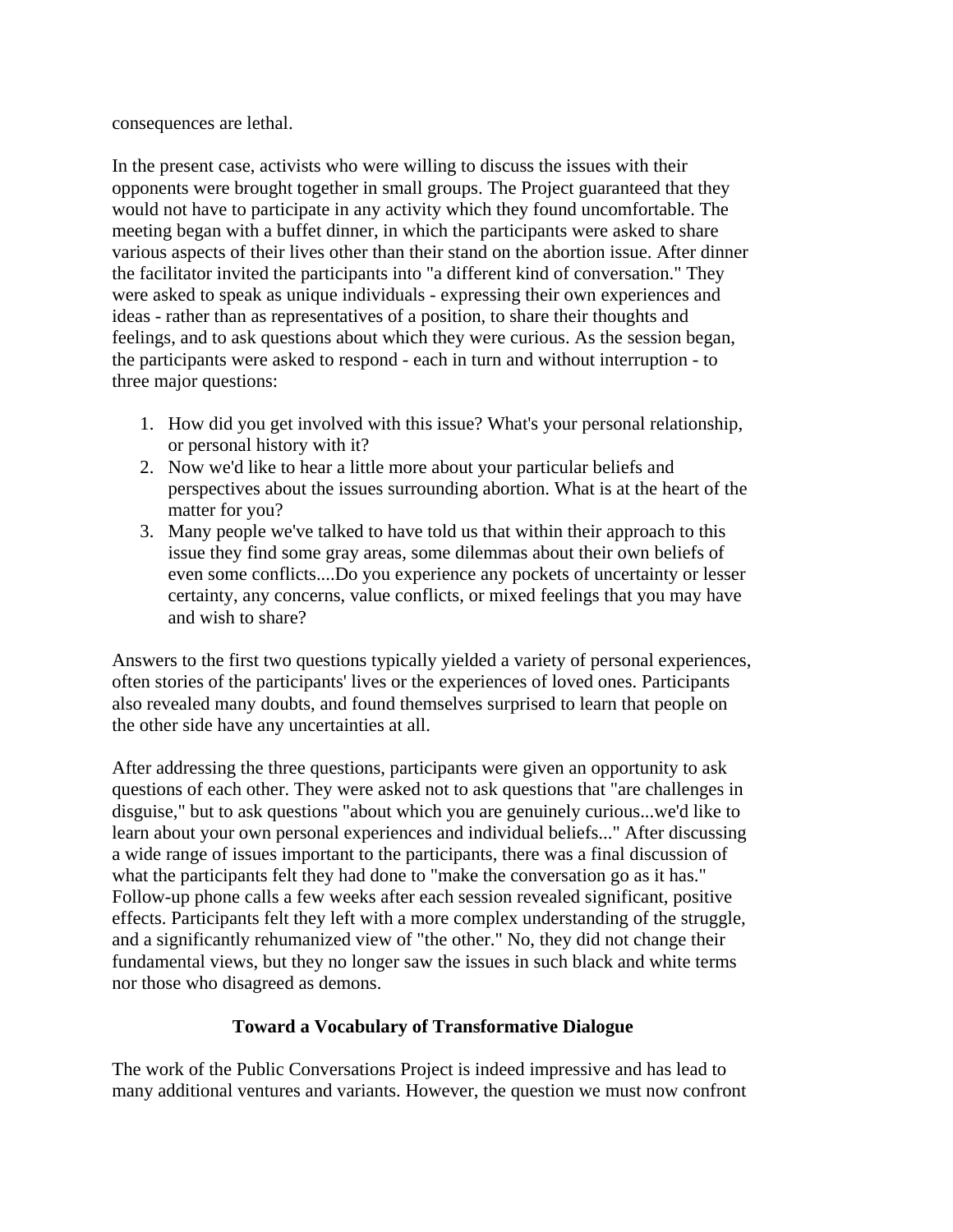is, what particular features of this kind of dialogue make it so effective? How can we conceptualize these components such that they can be generalized to other contexts? We cannot use precisely these practices in all situations of conflict or difference, but if we can abstract from these practices we have a means of deliberating on how we might proceed elsewhere. And too, we should be sensitive to absences within the practice; what might a constructionist standpoint suggest in terms of augmentation? Let us then focus on five prominent components of special relevance to transformative dialogue:

## **From Blame to Relational Responsibility**

"We have only one person to blame, and that's each other." Barry Beck, *New York Ranger hockey player after a brawl at the championship playoffs*

Many significant hurdles to transformative dialogue reside in our traditions of interchange, for example, presumptions of a single truth, universal logic, winning and losing. There is another daunting problem that grows from individualist view of persons as agents of their own actions, we have a pervasive cultural tendency to hold people morally accountable for their actions. We construct persons as originary sources of their own actions (moral agents), and thus responsible for their misdeeds. There is much about the tradition of individual responsibility that most of us greatly value. Because of a discourse of individual blame, we are able to hold persons accountable for robbery, rape, murder and the like. By the same token we are able to praise individuals for singular achievements, humanitarian and heroic acts etc. Would we have it any other way?

Yet, as we have outlined elsewhere (McNamee and Gergen, 1998) this same discourse of individual blame is divisive. In finding fault with another, we begin to erect a wall between us. In blaming I position myself as all-knowing and allrighteous, and you as a flawed being who is subject to my judgment. You are constructed as an object of scorn, subject to correction,while I remain praiseworthy and powerful. In this way I alienate you, and in the Western tradition, hostility is a normal response. The problem is intensified in the case of antagonistic groups, for each may hold the other responsible - the poor will blame the wealthy for exploitation, while the wealthy will hold the poor responsible for their indolence; the the conservative will blame the homosexual for corrupting the society, while the homosexual will blame the conservative for intolerance, and so on. Thus, each finds the guilty other not only denying guilt but, without any justification whatsoever, attempting to reverse the blame. Antagonisms are further polarized, and the tradition of individual blame thus sabotages the process of transformative dialogue.

It is in this context that we may appreciate the potentials of relational responsibility. If all that we take to be true and good has its origin in relationships, and specifically the process of jointly constructing meaning, then there is reason for us all to honor to be responsible to - relationships of meaning making themselves. The quest, then, is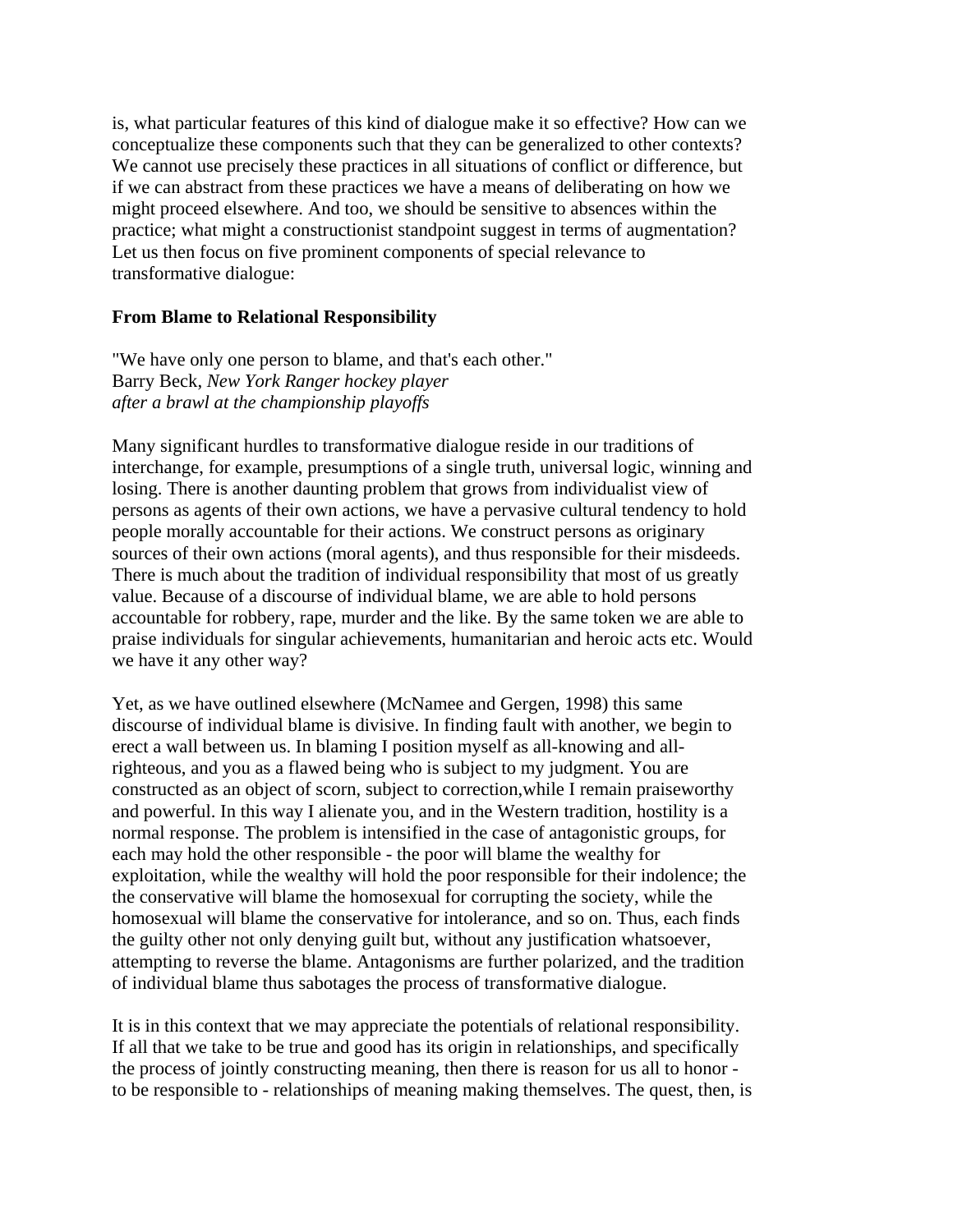for means of sustaining processes of communication in which meaning is never frozen or terminated, but remains in a continuous state of becoming. Obviously, mutual blame is an impediment to *relational responsibility*. How, then, can relational responsibility be achieved in practice, and particularly cases of mutual blame? In the case of the Public Conversations Project, the tendency toward blame was simply defined out of bounds. The conversational tasks didn't permit blame talk, not even disguised as questions. Under normal circumstances, however, we scarcely have control over the rules of conversation. How can one shift from individual blame to a more relationally responsible language in daily life? Although there are no definitive answers to such a question, again we can locate in the culture's practices several means of shifting the conversation away from individual blame. Consider:

*Internal Others.* If I talk too much and too loud and you are drowned out of the conversation, you have good reason for blaming me. However, if you attack me directly, our relationship may be cooled. One option is to locate within me another voice that is "speaking me" in the situation. If you say, for example, "The way you are talking, I wonder if your father isn't present with you tonight...." or "You are really sounding very much like that teacher of yours..." In effect, you communicate your displeasure, but I am positioned to evaluate my actions as something other than "myself." What we take to be the "core self" is not placed on the defense.

*Conjoint Relations.* If in the heat of argument you insult me, I may justifiably blame you for your abuse and our relationship will suffer. However, I may also be able to locate ways in which it is not you, in particular, who is to blame, but our particular pattern of relating. It is not you vs. me, but we who have created the action in question. Remarks such as, "Look what we are now doing to each other...," "How did we get ourselves into this situation..." or "We are killing ourselves going on like this; why don't we start from the beginning and have a different kind of conversation..." all have the effect of replacing guilty individuals with a sense of interdependent relationship.

*Group Realities.* Alice finds Ted so irritating; he is messy, never picks up after himself, thinks only of his needs, seldom listens to her; Ted can scarcely tolerate Alice's pristine tidiness, her disinterest in his job, and her way of prattling on. They are seething in blame for each other. Yet, there is another vocabulary of possibility here, one that may shift the form and direction of conversation. Specifically, there is way of seeing ourselves not as singular individuals but as representatives of groups, traditions, families and so on. We may avoid the habit of individual fault finding in the context of group differences. For example, if Ted and Alice could speak about gender differences, and trace their proclivities to an origin in different gender traditions, they might move into a space of more congenital conversation.If we move the discussion to focus on group differences, individual blame recedes in importance.

*The Systemic Swim.* When Timothy McVeigh was found guilty of blowing up the Oklahoma City Municipal building and taking scores of lives, he was sentenced to death. There is a sense of collective relief; justice was done. Back to work. Yet,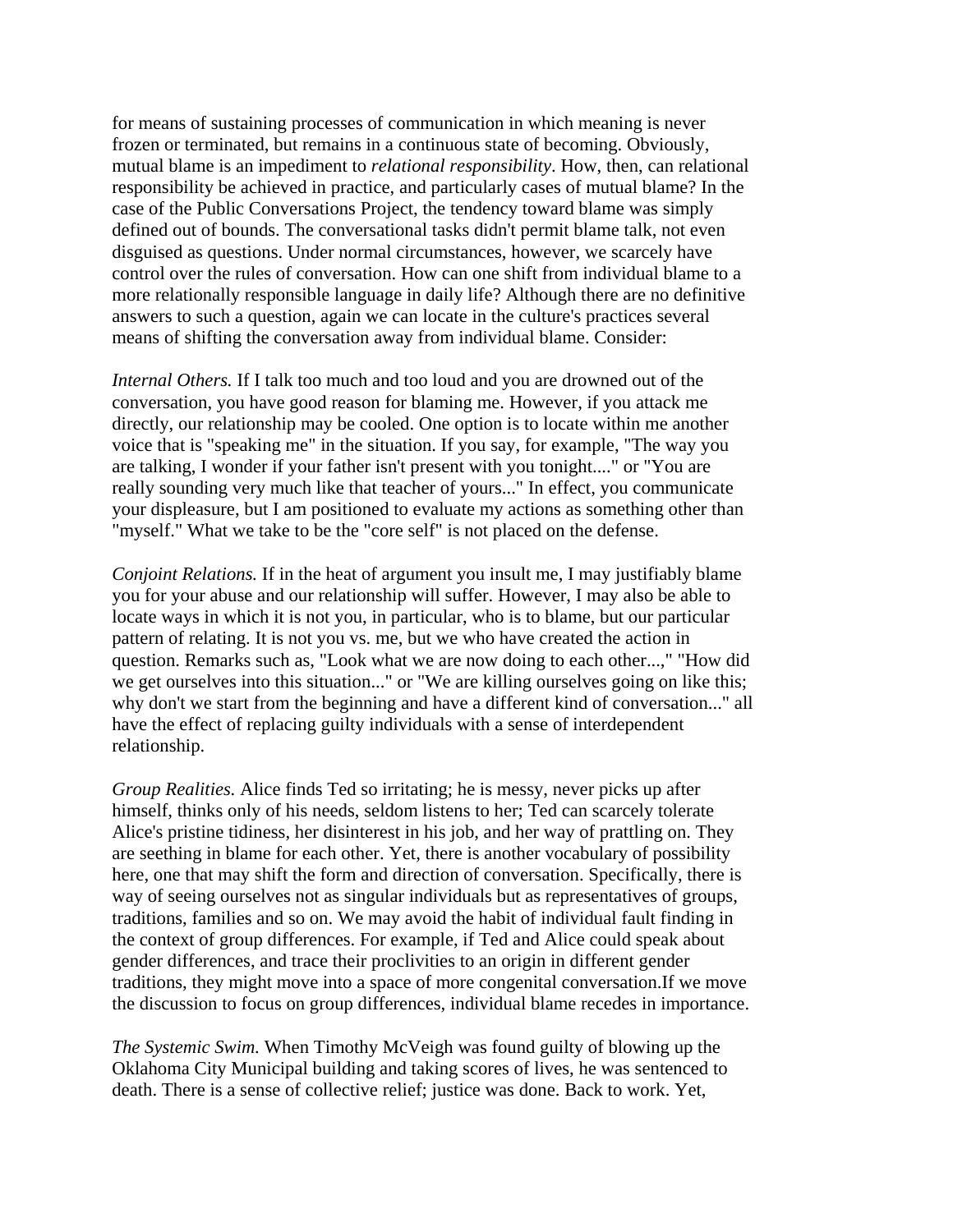consider again the logic of the Militia Movement of which McVeigh was part. The national government, from their perspective, is destroying the American tradition, trampling on their rights, and forcing them into poverty. Justice will be done when they destroy this malevolent force. In effect, the same logic underlies both McVeigh's crime and our reactions to it. Or to put it another way, there is an important sense in which McVeigh's crime was an extension of the very tradition that most of us support and sustain. This is not to forgive the crime. However, it is to say that the voice of individual blame is insufficient. Another voice may usefully be added to the conversation in which we broaden our concerns to the ways in which we participate as a society in creating the conditions for most of what we devalue. It takes more than a village to create a rape, a hate crime, or a robbery.

## **The Significance of Self-Expression**

If we can successfully avoid blame, how can we move dialogue in the direction of change? The Public Conversations work suggests that self-expression may be vital. Participants in their conversations were each given ample opportunity to share views that were important to them. In part the importance of self-expression can be traced to the Western tradition of individualism. As participants in this tradition, we believe we possess inner thoughts and feelings and that these are essential to who we are; they virtually define us. Thus, if dialogue is to proceed successfully, it is critical that one's voice is heard. To paraphrase the logic "If my position - what I truly think and feel - is not voiced, there is no dialogue."

Yet, the self-expressions encouraged by the Public Conversations Project are of a very special kind. They asked the participants to speak personally as opposed to using abstract arguments, to tell stories of their own involvement in the issue of abortion. There are at least three reasons that such expressions are desirable for transformative dialogue. First, and most simply, they are *easily comprehensible*; from our earliest years we are exposed to the story or narrative form, and we are more fully prepared understand than in the case of abstract arguments. Further, stories can invite *fuller audience engagement* than abstract ideas. In hearing stories we generate images, thrive on the drama, suffer and celebrate with the speaker. Finally, the personal story tends to *generate acceptance* as opposed to resistance. If it is "your story, your experience," then I can scarcely say "you are wrong." However, if you confront me with an abstract principle our common traditions of argumentation prepare me for resistance. By flailing me with a principle, you set yourself us as a mini-god, issuing commandments from on high.My resentment will trigger a fusillade of abstract statements that you will find equally alien. "Who are you to tell me that a fertilized egg, detected only microscopically, has a 'right to life?'" "And who are you to tell me that a woman has a right to murder a child in the making?" At this juncture the conversation is effectively terminated.

# **Affirming the Other**

It is one thing to relate one's feelings or life experiences; however it is quite another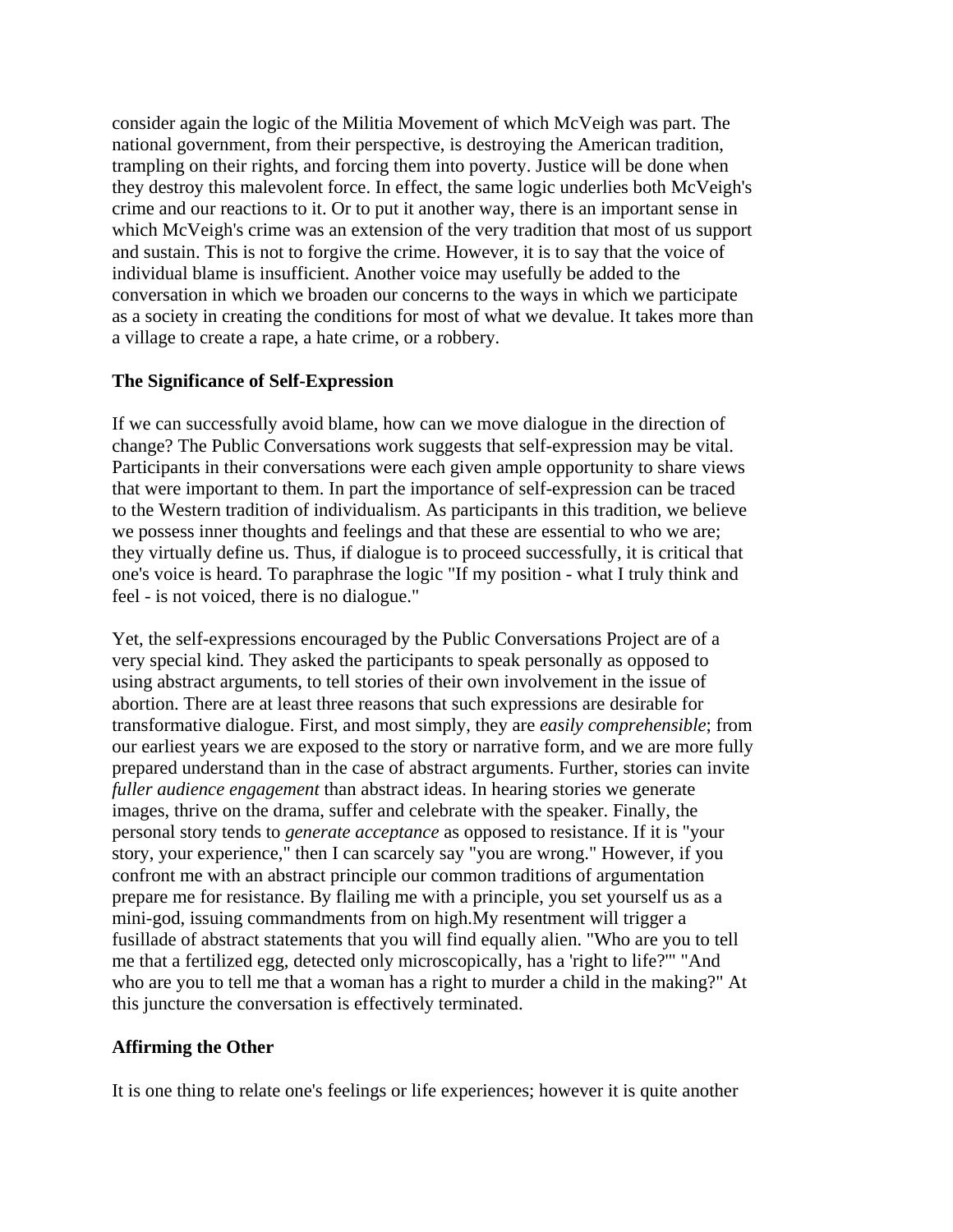to gain a sense of the other's affirmation. Because meaning is born in relationship an individual's expression doesn't acquire full significance until supplemented. If you fail to appreciate what I am saying, or I think you are distorting my story, then I have not truly expressed anything. To affirm is to locate something within the other's expression to which we can lend our agreement and support. Such affirmation is important in part for reasons deriving from the individualist tradition and the presumption that thoughts and feelings are individual possessions. As we say, "*I*  experience the world in these ways," or "These are *my* beliefs." If you challenge or threaten these expressions you *place my being into question*; in contrast, to affirm is to grant worth, to honor the validity of my subjectivity. Second, as one's realities are discounted or discredited so are the relationships from which they derive. If you as reader dismiss social constructionism as absurd, and argue that I should give it up, so are you asking me to sever an enormous range of relationships. To embrace an idea is to embrace new relationships, and to abandon one is to undermine one's community.

Yet, how can affirmation be achieved when people live in oppositional realities? How can they affirm each other when they do not agree? The work of the Public Conversations Project is informative here. The conversations were effectively staged so as to promote forms of appreciation. Curiosity was invited and listener appreciation was facilitated through the other's telling of stories, many of which were also touching. To "be moved" is a high form of affirmation. Sympathetic attention may be a significant step toward affirmation. Similarly, in her volume, Conversation, Language, and Possibilities, Harlene Anderson speaks for many change agents when she proposes that therapy becomes transformative when, "the therapist enters the therapy domain with a genuine posture and manner characterized by an openness to another person's ideological base - his or her reality, beliefs, and experiences. This listening posture and manner involve showing respect for, having humility toward, and believing that what a client has to say is worth hearing."(p.153) Of course, the possibilities for transformation may be enhanced when the affirmation moves from concerted attention to actual agreement. It isn't essential in this case that one agree with all that is said; support or delight in some aspect of the other's expression may be sufficient. If you praise my intentions but find my arguments wrong-headed, our conversation will proceed far more productively than if you simply condemn my entire expression.

#### **Coordinating Action: Invitation to Improvisation**

In our view one of the most important contributions to the success of the Public Conversations Project derives from the fact that the meetings began with a shared meal. At the outset the participants exchanged greetings, smiles, handshakes. They began to converse in an unprogrammed and spontaneous way about many things children, jobs, tastes, and so on. They developed rhythms of conversation, eye contact and simultaneous eating. platform for the conversations that followed. In our view transformative dialogue may thrive on just such efforts toward mutual coordination. This is primarily because meaning making is a form of coordinated action. Thus, if we are to generate meaning together, we must develop smooth and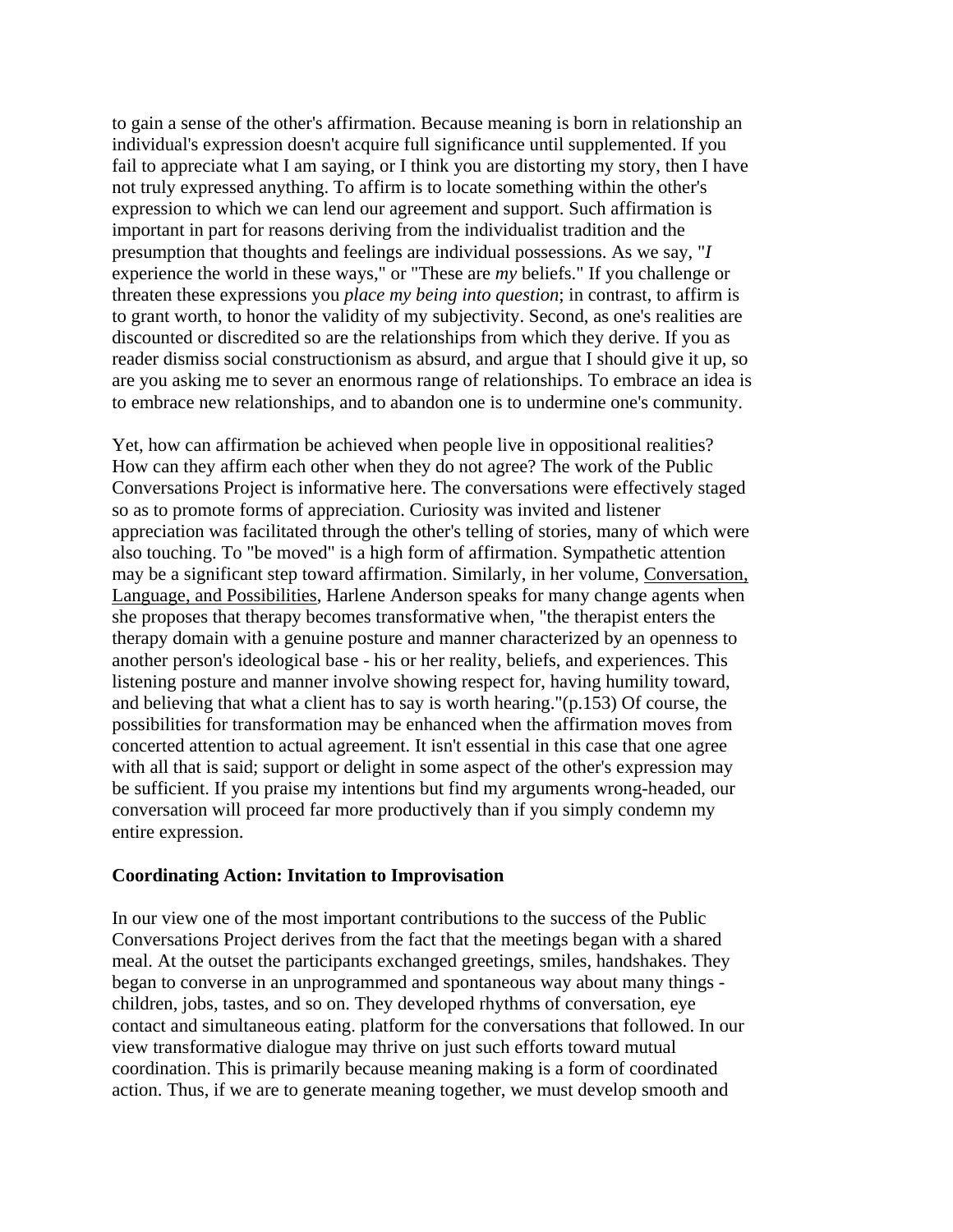reiterative patterns of interchange - a dance in which we move harmoniously together.

Yet, coordinating actions is not itself sufficient. Not all patterns of mutual action are favorable to transformative dialogue, and distinctions are required. Consider first two forms of coordination that are not: First, there is what we may call *thanatopic* (terminal) coordination, that is coordination that leads to the death of meaning. For example, hostile arguments and armed warfare are well coordinated actions, but such interdependencies conduce toward division and mutual annihilation. In the same way, as discussants in a dialogue each pick apart the other's ideas, finding fault, demonstrating the superiority of their own position, they are working thanatopically. When such forms of coordination are extended to their logical conclusion the other is eradicated; or, in effect, there is no one else with whom to generate meaning. Thus all meaning, all articulations of the real and the good, come to an end.Also problematic is a second form of coordination we may term, *sedimented*. Here the participants are not moving in such a way that the other's voice will ultimately be eliminated. Rather, the patterns of reiteration are born of longstanding interchange; they are steadfast and secure. The result, however, is a freezing of meaning. There is little possibility for deviation or transformation. Many public rituals exemplify sedimented coordination, as do traditional relationships between patients and doctors, salesmen and buyers, toll collectors and drivers. In each case the patterns of interdependence are so deeply ingrained that there is little room for negotiation.

For present purposes, the most important form of coordination may be termed, *coconstituting*. Here one person's moves in the conversation will validate, affirm or reflect the other's moves. One's actions or utterances will help to constitute the other's actions in their own terms, and in so doing, also re-constitute oneself. This does not mean duplicating or agreeing fully with what the other has done or said. Rather, one's actions will be a partial, provisional, and ambiguous reverberation of the other,reflecting the other in oneself. In effect the other is aligned more fully with oneself. Perhaps the most common form of co-constituting coordination takes the form of *metonymic reflection*. Metonymy refers to the use of a fragment to stand for a whole to which it is related. Thus, "the golden arches" are used to signify the McDonald's restaurants, or the British flag to indicate the United Kingdom. In the present case, metonymic reflection occurs when one's actions contain some fragment of the other's actions, a piece that represents the whole. If I express to you doubts about my parents' love for me, and you respond by asking, "What's the weather report for tomorrow?" you have failed to include my being in your reply. If your response includes the sense of what I have said, possibly concern over what I have said, then I find myself in you; I locate the "me" who has just spoken. At the same time, because it is you who have generated this expression, it is not quite mine. You move us closer, and in doing so, I am invited to reply metonymically to you. Transformative dialogue, then, may depend importantly on locating ourselves within each. Let us consider an additional form of co-constituting coordination:

*Coordinating Discourse.* If we construct the world in entirely different terms, it is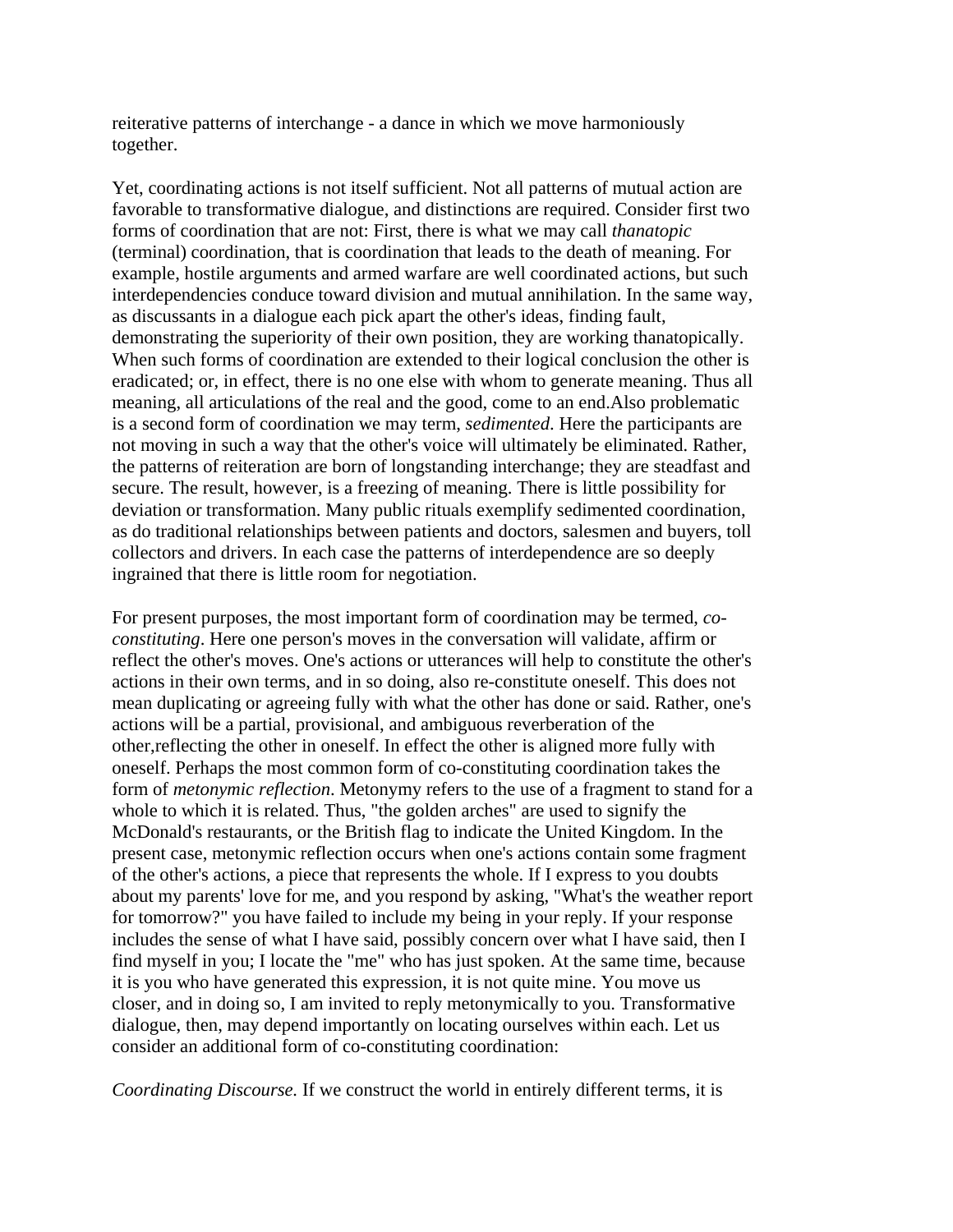difficult to locate grounds for co-creating meaning. However, there are means of moving toward mutuality in language, including the use of similar phrasings, cadences, or tone of voice. One of the most interesting routes toward mutuality of discourse is through what we may call *semiotic shading*, that is the substitution of a word (or phrase) with a near equivalent, for example, "attraction" for "love," "irritation" for "anger," "tension" for "antagonism." The potentials of shading are enormous, for every substitution of terms also brings with it an array of different associations, new ranges of meaning, and fresh conversational openings. To say that there is "tension between us," (as opposed to "antagonism") is to reduce the degree of implied hostility, and to replace it with a sense of being in a state that one wishes to reduce. There are virtually no limits, other than practical, to the possibilities of shading. At the extreme, any term may have infinite possibilities for meaning - even to the point of signifying its opposite. For example, if "love" can be "intense attraction," "intense attraction" can be an "obsession," and an "obsession" can be "a sickness" - with the other now serving as "the source of my illness." Of course, the source of one's illness is "undesirable," and something that is "undesirable" is "not liked;" what is "not liked" is "hated." Thus, when its implications are fully extended, to love is to hate.

In this light consider again the challenge of co-constituting coordination. If all statements are *defeasible*, that is, not themselves fixed in their meaning, then they are open to semiotic shadings that can transform them into something else. In effect, oppositional statements are only so by virtue of the particular stance adopted within a conversation. Everything that is said could be otherwise, and with appropriate shading could be brought into a state more resembling what is otherwise eschewed. On a more practical level, with appropriate shading the most antagonistic arguments can be remolded in such a way as to allow an exploration of mutual interests. You may oppose someone who favors the death penalty for cold blooded killers. However, if "favoring the death penalty" can also mean, for example, a "radical measure against heinous crime," chances are you could agree that "radical measures" are sometimes necessary. In such agreement you locate common ground.

In sum, co-constituting coordination is not at attempt to pin down precisely what is meant, to lock it in place, but rather to sustain a mutually supportive interchange that is without a necessary terminus. It is in co-constituting coordination that we locate the possibility for the conversation to move from the sedimented to the synergistic, from the conventional to the catalytic, from the nascent to the novel.

## **Self-Reflexivity: The Promise of Polyvocality**

If one's grounding realities are heard and affirmed, and the conversation the conversation becomes increasingly coordinated, the stage is set for another significant contribution to transformative dialogue: self-reflexivity. One unfortunate aspect of traditional conversation is that we are positioned as *unified egos*. That is, we are constructed as singular, coherent selves. Logical incoherence is subject to ridicule, moral incoherence to scorn. Thus, as we encounter people whose positions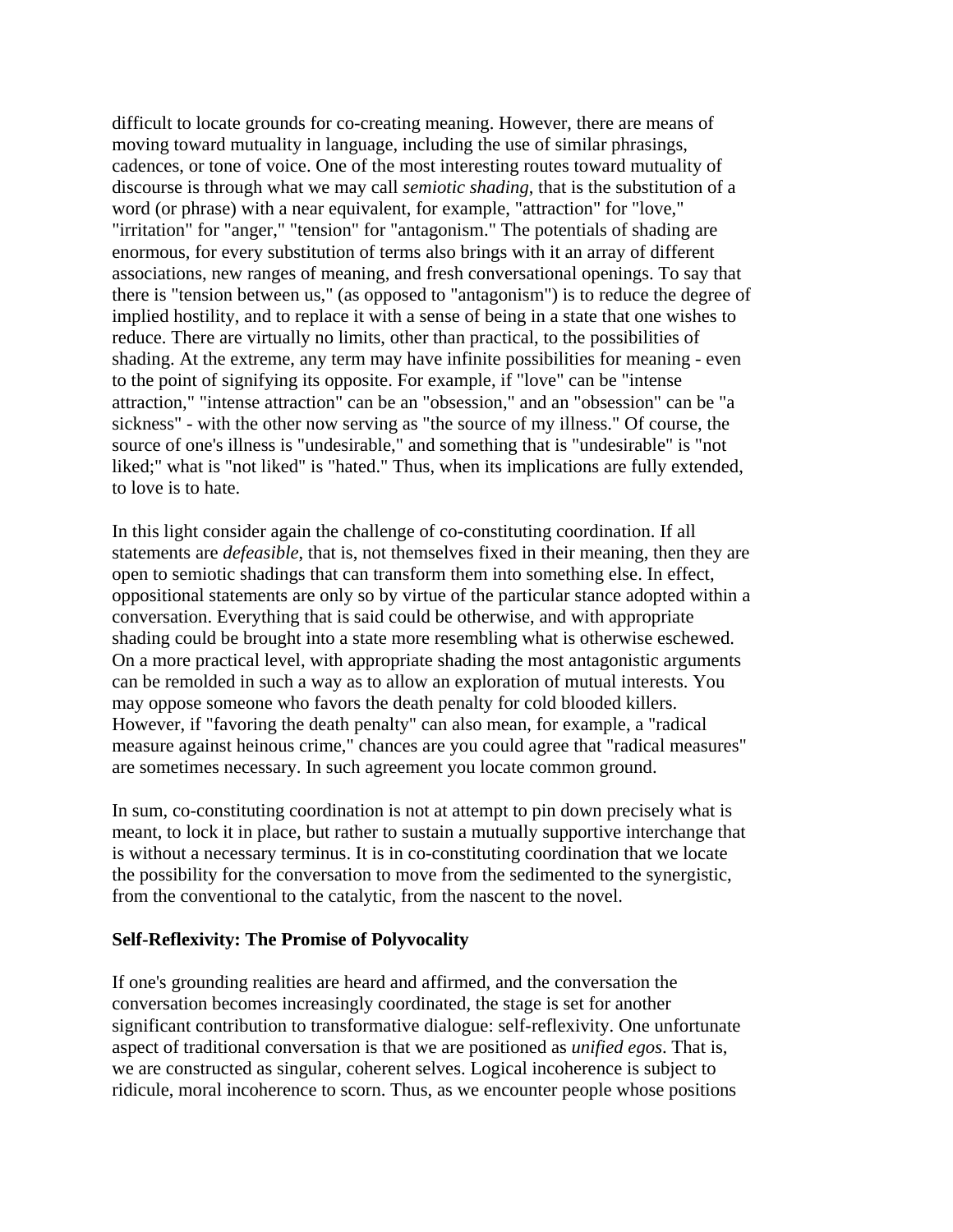differ from ours, we tend to represent ourselves one-dimensionally, ensuring that all our statements form a unified, seamless web. Thus, when we enter a relationship defined by our differences, commitment to unity will maintain our distance. And if the integrity or validity of one's coherent front is threatened by the other, we may move toward polarizing combat.

The transformative challenge here is to shift the conversation in the direction of selfreflexivity - or a questioning of the otherwise coherent persona. In deliberating on our stand, we must necessarily adopt a different voice. We cannot question our statement that "X is true" or "Y is good," by saying the same thing. Thus, in self questioning, we relinquish the "stand fast and firm" posture of conflict, and open possibilities for others conversations to take place. In Baxter and Montgomery's (1996) terms, we demonstrate one of the most important dialogic skills, namely the "ability to recognize multiple, simultaneously salient systems"(p. 199) Such selfreflection is made possible by the fact that we are seldom participants in only a single, reality-making nucleus. We participate in multiple relationships - in the community, on the job, at leisure, vicariously with television figures - and we carry with us myriad traces of these relationships. In a Bakhtinian sense we are *polyvocal*; we can speak with many voices. For example, with effort we can typically locate reason to doubt virtually any proposition we otherwise hold as true, and see limitations in any value we think central to our life. Suppressed at the moment I "speak my mind," or "say what I believe" is the chorus of internal nay-sayers. If these suppressed voices can be located and brought forth within the conversation of differences, we move toward transformation.

In the case of the Public Conversations Project, self-reflexivity was built in as a conversational requirement. After the opportunity to tell their stories, participants were asked about possible "gray areas" in their beliefs, pockets of uncertainty, or mixed feelings. As participants spoke of their doubts, animosities seemed to soften. Such reflections on the part of one participant seemed to encourage a similar response in others. Possibilities were opened for other conversations to take place than defending differences. More broadly speaking, self-reflexivity may be only one member of a family of moves that will inject polyvocality into the dialogue. For example, in their conflict work, Pearce and Littlejohn (1997) often employ "third person listening," in which one member of an antagonistic group may be asked to step out of the conversation and to observe the interchange. By moving from the first person position, in which one is representing a position, to a third person stance, one can observe the conflict with other criteria at hand (e.g. is this a productive form of interaction, what improvements might be made). In other conflict work, participants have found it useful to make salient the opinions or beliefs of groups that differ from both the antagonists. Thus, for example, a conflict between two religious groups (e.g. Christians vs. Muslims) takes on entirely different character when many alternative religions are made salient (e.g. Judaism, Hinduism, Buddhism).

#### **The Co-Creation of New Worlds**

The Public Conversations Project is a generative source for both illustrating and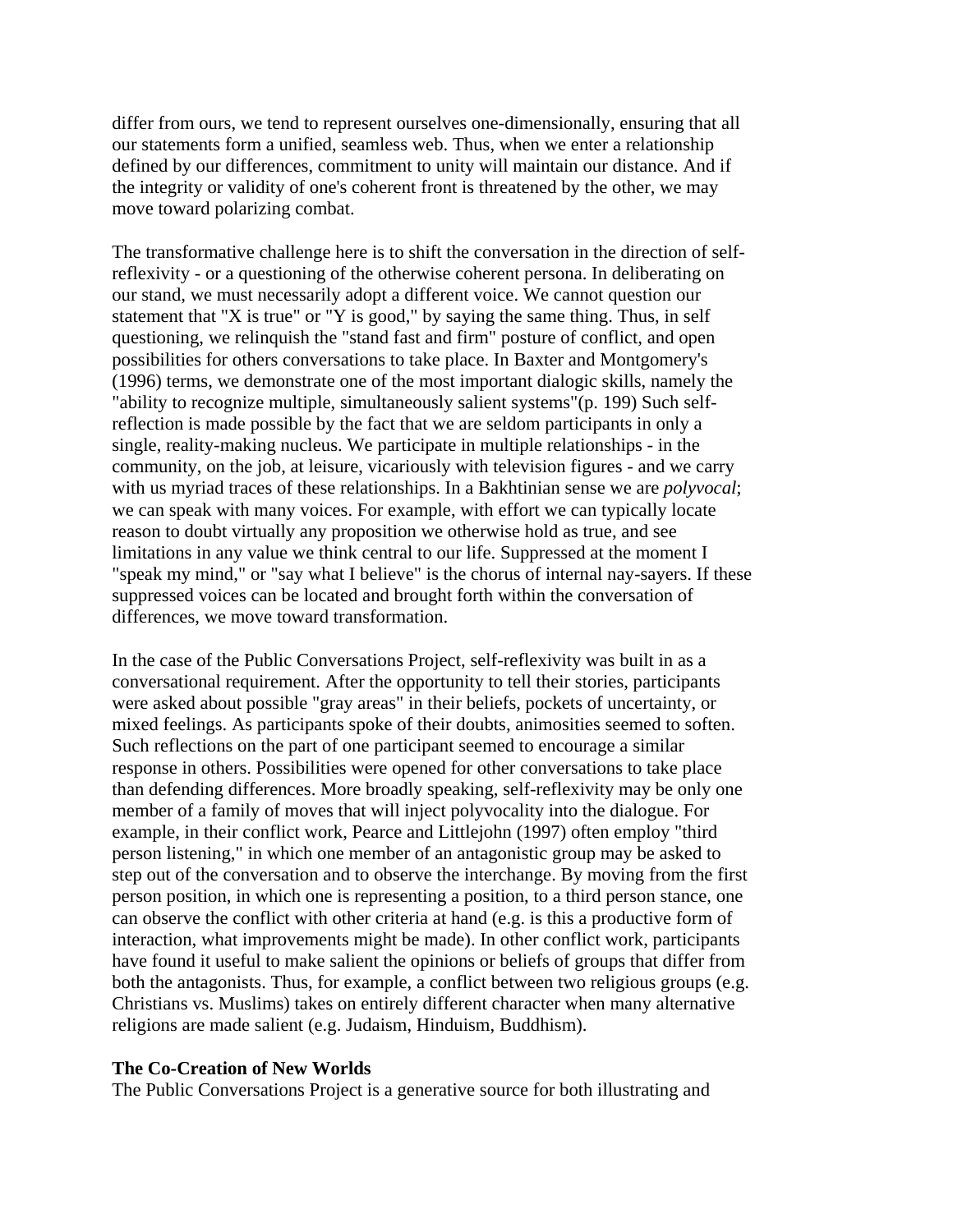pondering the nature of transformative dialogue. However, there is one significant way in which it does not take us far enough. As outlined earlier, transformative dialogue is essentially aimed at facilitating the collaborative construction of new realities. Although the Project does much to soften the antagonisms between conflicting parties, there is far less emphasis on collaborative construction of alternatives. None of the components thus far discussed actively promotes the conjoint construction of the real or the good. Needed in the dialogue are what might be called *imaginary moments* in which participants join in developing new visions of a reality. These imaginary moments not only sew the seeds for co-construction, but also shift the position of the participants from combative to cooperative. As participants move toward common purpose, so do they redefine the other, and lay the groundwork for a conception of "us."

Perhaps the simplest way of moving toward a conjoint reality is through locating what conflict specialists call *superordinate goals*. That is, antagonists temporarily suspend their differences to join in an effort they both support. For example, battling spouses may turn in unison on an intruding do-gooder, or feminist radicals and conservative traditionalists may join in a crusade against pornography. Or more broadly, there is nothing so unifying for a country than to be threatened by invasion. In terms of practice, much of the negotiation and mediation literature does place a strong emphasis on locating mutually acceptable options - solutions that enable each participant to obtain (at least partially) certain desired ends. Yet, from a constructionist perspective, "desired ends" are not fixed tendencies to which the process of dialogue must accommodate, but rather constructions embedded within discursive communities - including the community created by the dialogue itself. Thus, the challenge is not so much to consider the future in terms of fixed starting points (e.g. "my needs," "my desires"), but through dialogue to construct a viable future together. This is not to rule out the investments with which one enters the exchange, but to focus on the potentials of the dialogue to reveal new, unifying amalgamations of perspective.

One of the most impressive practices of conjoining realities - termed *appreciative inquiry* - has been developed by organizational specialist, David Cooperrider, and his colleagues at Case Western Reserve University. The emphasis on appreciation sprang from the conception of "the appreciative eye" in art, where it is said that within every piece of art one may locate beauty. Is it possible, Cooperrider asked, that within every organization - no matter how embroiled in conflict - one locate beauty? And if beauty can be found, can organizational members use it as a basis for envisioning a new future?

The specific means of fostering appreciation draws from the constructionist emphasis on narrative. People carry with them many stories, and within this repertoire they can typically locate stories of value, wonderment and joy. Within an organization these stories are valuable resources, almost like money in the bank. To draw them out, to place them in motion, proposes Cooperrider, is also to sew the seeds for alternative visions of the future. And in listening to these stories confidence is stimulated that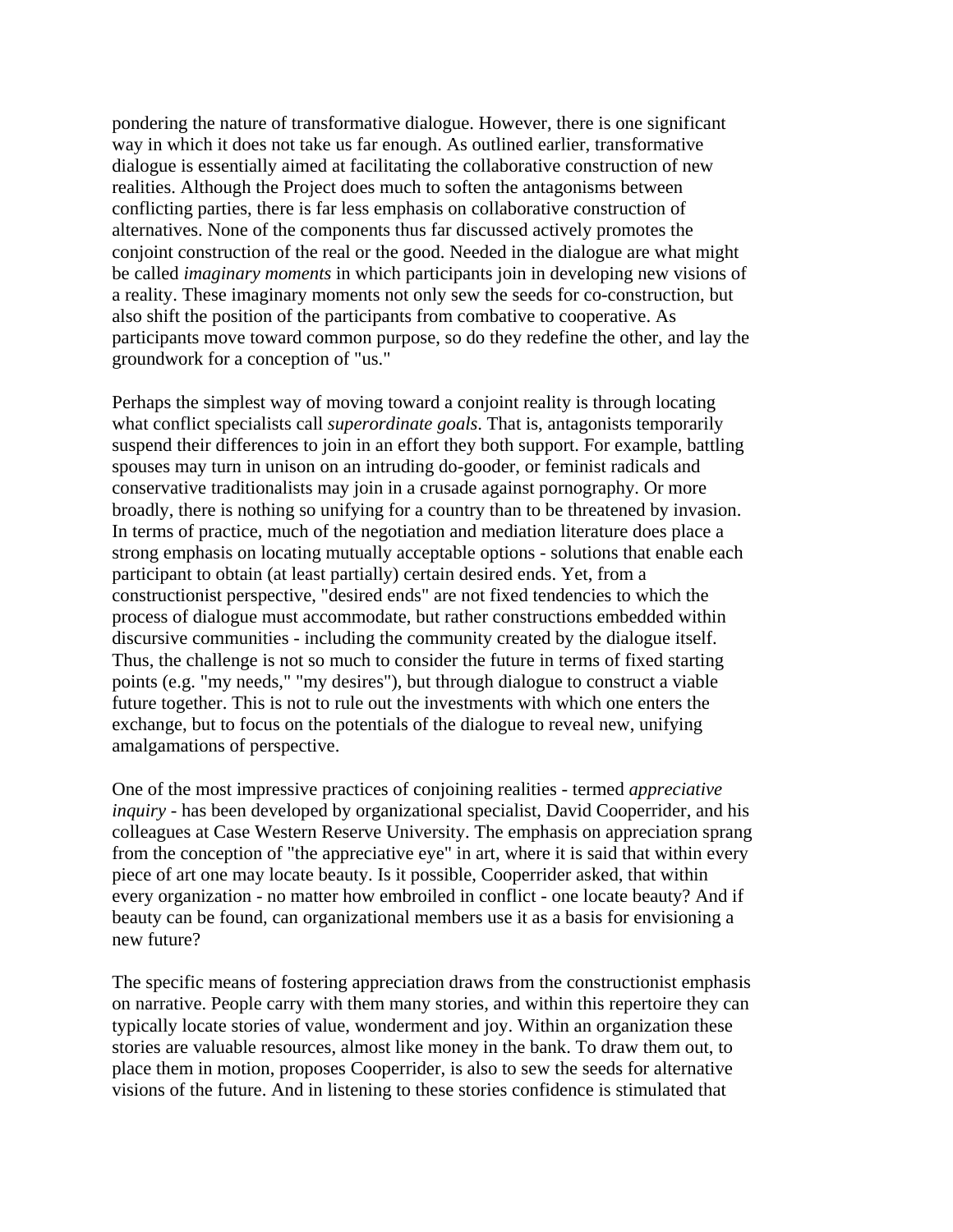indeed the vision can be realized. In effect, they set loose the powers of creative change.

A single example will convey the potential of appreciative inquiry. Acme Farm Equipment, as we shall call it, suffered from gender conflict. Women in the company felt poorly treated by the males, seldom acknowledged, sometimes harassed, underpaid and overworked. At the same time, their male counterparts felt unfairly blamed, and blamed the women employees for being unnecessarily touchy and hostile. Distrust was rampant, there was talk of litigation, and the company began to falter.

The Acme executives then asked Cooperrider and his associates for help. In particular, the executives felt, there should be a code of good conduct, a set of rules specifying appropriate conduct for all parties, along with penalties for misconduct. Yet, for Cooperrider this orientation simply objectified "the problem," and such a "solution" would still leave a strong residue of distrust. An appreciative inquiry was thus carried out in which small groups of men and women employees met together; their specific challenge was to recall some of the good experiences shared within the company. Were there cases where men and women worked very well together, had been effective and mutually regarding; were there times when men and women had especially benefited from each other's contributions; what were these experiences like and what did they mean to them as employees? The employees responded enthusiastically to the challenge and numerous stories were recalled about past successes. The groups then shared and compared their stories. As they did so a discernible change began to take place: the animosities began to melt; there was laughter, praise, and mutual regard. In this positive climate, Cooperrider then challenged the employees to begin to envision the future of the company. How could they create together the kind of organization in which the experiences they most valued would be central? How could they make the organization the kind of place that could bring them this kind of joy? As the organizational members began their discussion of the future, they also began to think of new practices - policies, committees, social planning, and the like. Optimism and a high sense of morale prevailed. "The problem" drifted into obscurity.

The practice of appreciative inquiry provides an excellent means by which people can move toward the generation of new realities. By sharing stories of value, commonalities are located. And using the sense of shared value, visions are fostered. Dialogue is then employed to fill out the landscape of the vision, to create a sense of a new reality, which, in turn, lays the groundwork for alternative forms of action. At the same time, the participants move from a divisive, "we" vs. "them" orientation, to a conception of a "we." In effect, they simultaneously construct a new unit in which they exist together.

## **In Conclusion**

The present account attempts to cement theory to practice in such a way as to lend